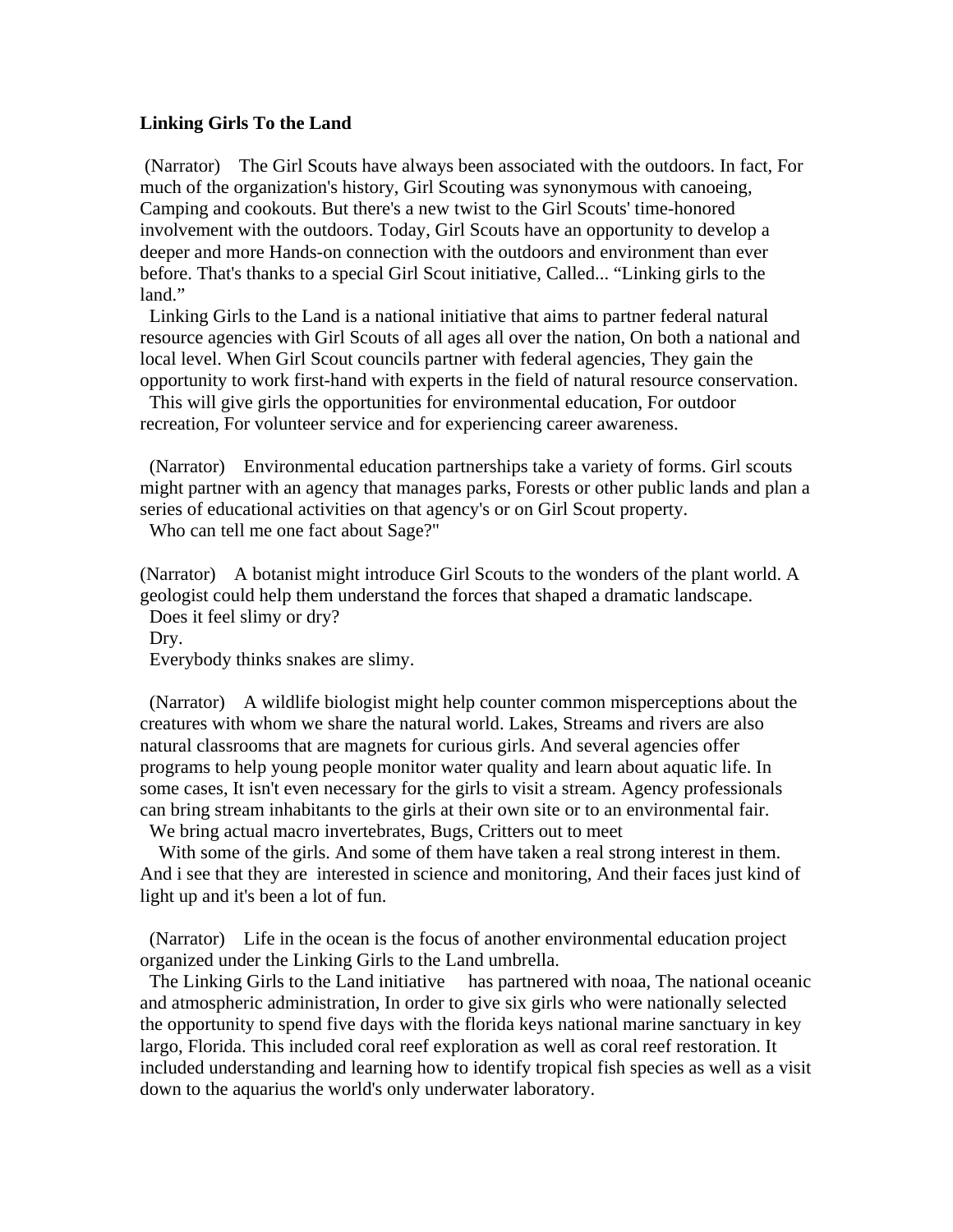What i enjoy the most about Linking Girls to the Land partnership is the fun that the girls have conservation issues.

 (Narrator) For example, An ecology hike in grand teton national park left an indelible impression.

 We hiked up to coyote rock. And walking through the forest there, It was just an aspen grove, With beautiful flowers. And at the top of coyote rock, It was a 360 degree view. Everywhere you looked, It was beautiful!

 (Narrator) And many girls find that observing birds and animals in their natural environments is an unforgettable experience.

 We looked at many animals that i've never seen before in the wild, Except on TV. But that doesn't count.

 (Narrator) These experiences are enriched by the chance to interact with people who are experts in the outdoors.

 You can just ask them... What you think is a really difficult question, And off the top of their head They answer you. It's just amazing all the knowledge that they know.

 Not only that, They made it fun through games or activities. And they related it to me on my level.

 (Narrator) In addition to environmental education, Girl scout leaders work with natural resource agencies to offer outdoor recreation experiences. These might include anything from canoe trips and white-water rafting adventures, To hikes and horseback rides. One goal is to help girls become more comfortable in the outdoors.

 I used to be like a person who didn't... Who like to be outdoors a lot, Because i didn't like bugs too much. They scare me, Especially things with stingers, And especially spiders. And i'm not as scared anymore.

(Narrator) At the same time, Outdoor activities teach important life skills.

 (Anne Fege) When girls have opportunities to do outdoor recreation, They learn the skills that it takes to be independent, To work as a team. There are a lot of...Of things you cannot learn any other way except just being in the outdoors.

(Narrator) Linking girls to the land also offers opportunities for volunteer service.

 (Anne Fege) They could help revegetate a stream. They could help keep an area clean, They may be able to do some simple painting, Any number of things that gets them involved in the land and the facilities and gives them pride in the work that they've done as a team.

 (Narrator) Along with helping out the public land agency, These volunteer projects build pride. Girls actually get to see that they have made a difference. They've made a difference in habitat. They've made a difference in cleaning up. And they've made a difference in so many different ways.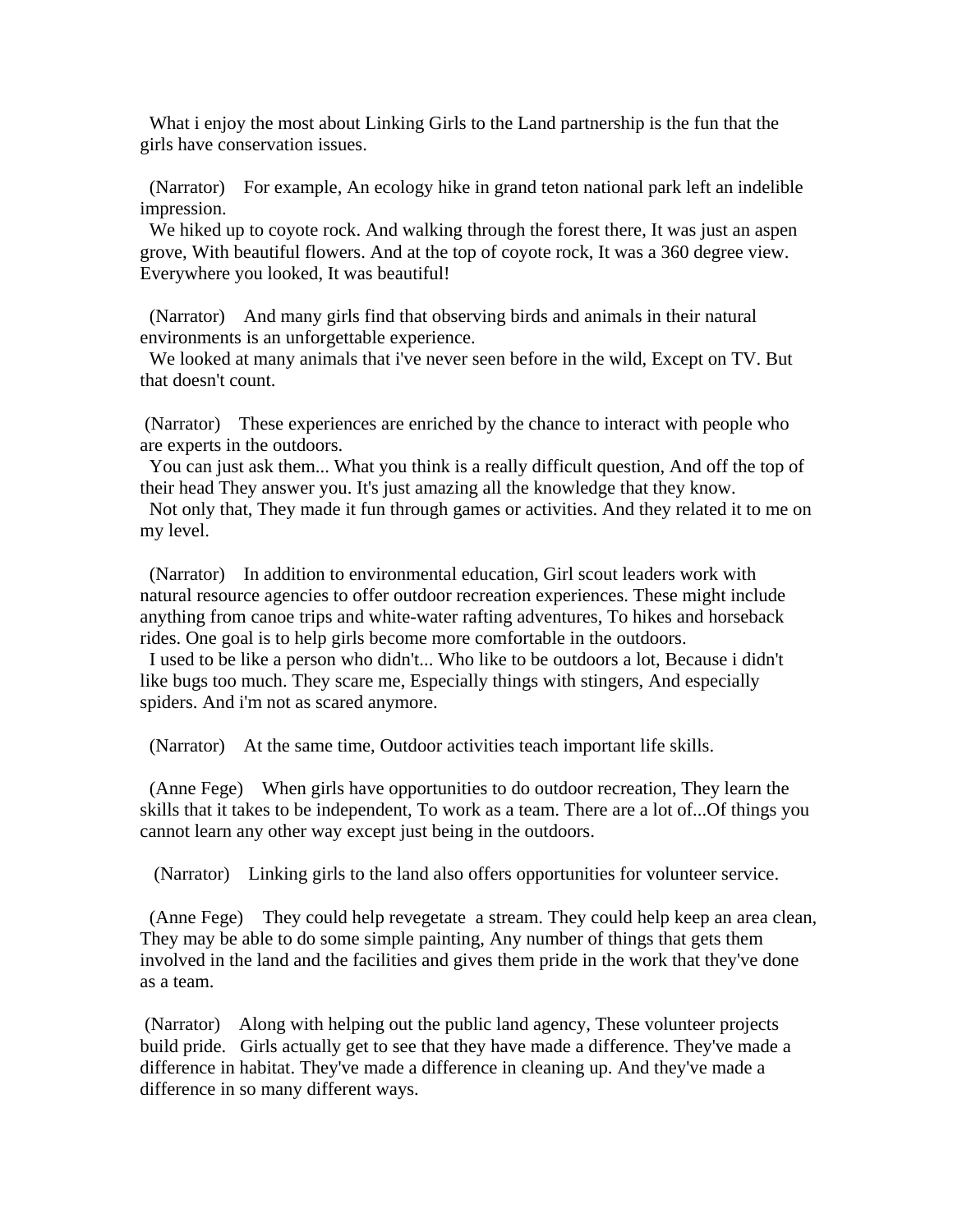(Narrator) Teenage girls are eligible to apply for a special volunteer opportunity at several national park service

Sites around the country-- the chance to serve as a Girl Scout Park Guide.

 One of the participating parks is the Martin Luther King National Historic Site in Atlanta. After reviewing the life of the famous civil rights leader, and learning more about the park's mission, the girls assist park staff with various activities and programs.

 There, the girls are afforded the opportunity to work at the visitor's center, To provide tours of martin luther king's home, And of his church, And also of the fire hall. The girls also work behind the information desk passing out maps. And as visitors come off the bus, They also pass out brochures on the park.

(Narrator) One of the many benefits of

 Experiences like these is that they give girls a close-up look at natural resource career possibilities.

 (Anne Fege) Girls have the opportunity to meet professionals, Get an idea of what they do for a living, Get an idea about how much they care about their jobs. Even when they're as young as six and eight years old, They can look up to the resource professional in a uniform and say, "I'd like to be a park ranger. "I'd like to be a biologist." "I'd like to be a geologist. I'd like to be a firefighter someday."

 (Narrator) And even if girls don't pursue a natural resource career, Linking girls to the land helps them recognize the value of the natural world to their lives.

 Our media puts a lot of emphasis on girls looking pretty and wearing makeup and being mrs. Brittany spears. Well i think that it's important for girls to see that there's more to life than just make-up and pretty hair. There's trees and mountains and wildlife, And everything else.

 (Narrator) And for some girls, The exposure to nature can mark the beginning of a love affair with the outdoors.

I've always liked the outdoors. But after coming here, I feel that i love the outdoors.

(Narrator) But the benefits of Linking Girls to the Land aren't limited just to Girl Scouts. Natural resource agencies also

Have much to gain from participating in the initiative.

We are able to provide Girl Scouts from all over the u.S., From rural areas, Cities and urban locations, The opportunities to work on our lands and learn more about who we are, What we do and why we do it.

 They become ambassadors, If you will, For our mission and for the public land values that we wish to spread and share with the people.

 (Narrator) Girl scout groups that are interested in learning more about Linking Girls to the Land should call the Girl Scouts' local council or national office. Or contact a nearby natural resource agency. Agencies can provide natural resource professionals to help lead